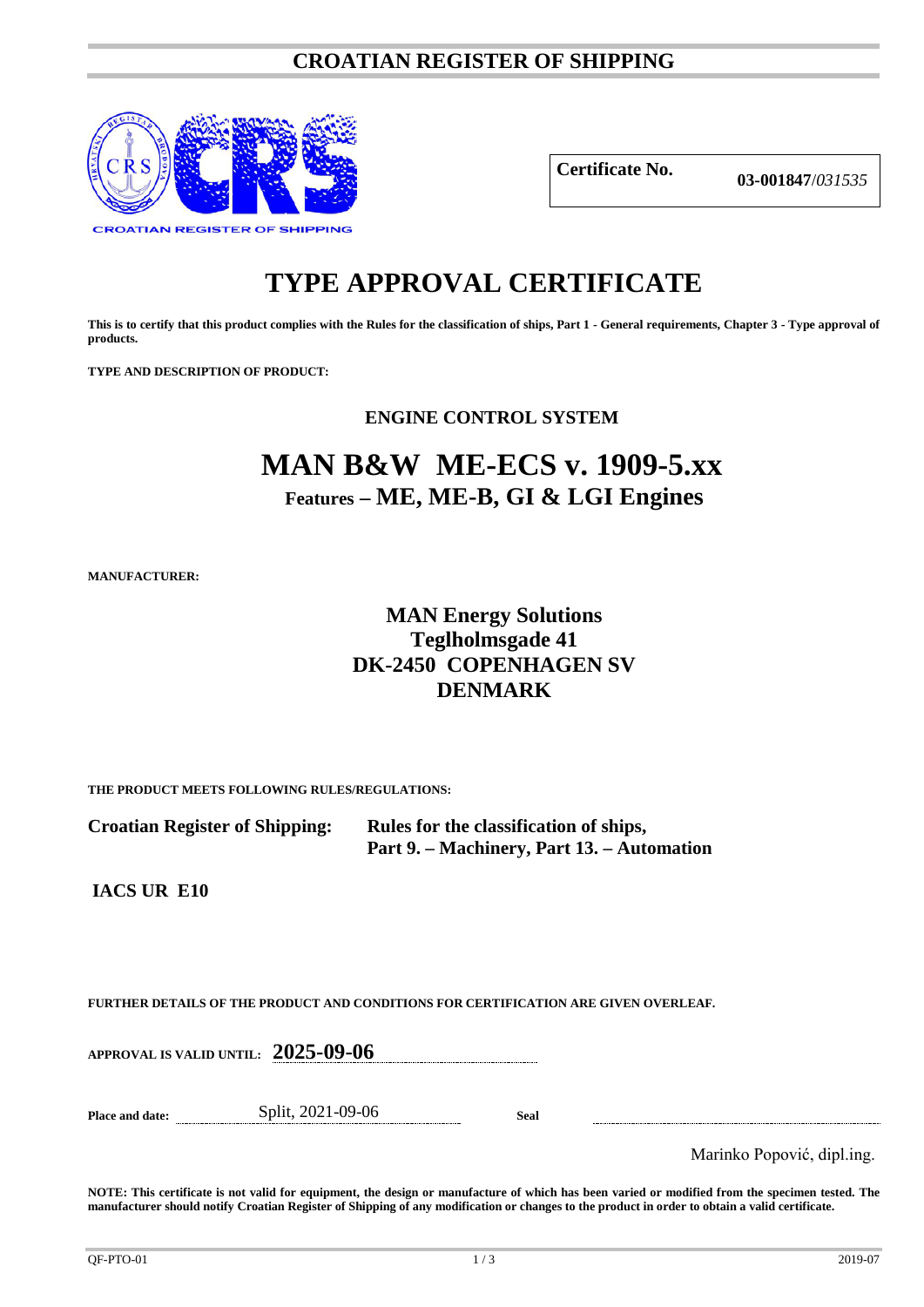

#### **DETAILED PRODUCT DESCRIPTION:**

ME-ECS is an electronically controlled system for the hydraulic-mechanical fuel injection and exhaust valves actuation for MAN B&W 2 stroke diesel engines. It is consisted of several control units listed in doc. 3093398-0.

The entire list of electronic components for ECS 3093398-0 is reviewed by CRS. New components are added and approved up to including Rev. 12 dated 2020.11.24 based on submitted relevant Environmental Test reports.

Where amendments of components are regarded as minor change, the amendment is informed via a letter of notification to CRS. -Minor changes is as an example amendment of alternative components to the selection list, to increase liability in the supply chain. -Where the amendment of components is regarded as major change, this will be included in a Type Approval Test of the ECS. Major changes are including new functionality to ECS referring to IACS UR E22 table 1, system categories.

#### **APPLICATION / LIMITATIONS:**

Engine start, stop and reversing Gas valve train<br>
Control of fuel injection, exhaust and start valve activation Fuel gas system interface Control of fuel injection, exhaust and start valve activation<br>Automatic speed control Automatic speed control Inert gas purging system interface<br>
Control of cylinder lubrication<br>
Double gas pipe leakage detection Monitoring (for alarm and safety systems)<br>Gas injection

Double gas pipe leakage detection  $&$  ventilation Scavenging air pressure control (optional) Autotuning (optional)

#### **TYPE APPROVAL DOCUMENTATION:**

|                      | <b>Type Approval Test</b>          | <b>Documentation</b>                                                               |
|----------------------|------------------------------------|------------------------------------------------------------------------------------|
| <b>ME-ECS</b>        | 15-16 <sup>th</sup> April 2013     | General System Information of ME-ECS<br>doc. 3099296-9                             |
|                      | Copenhagen                         | Type Approval Test report for ME-ECS, SW 1304.<br>doc. 3099297-0                   |
|                      | $24-25$ <sup>th</sup> January 2018 | doc. 3099296-9<br>General System Information of ME-ECS                             |
|                      | Takamatsu                          | Type Approval Test report for ME-ECS, SW 1710.<br>doc. 3099645-7                   |
|                      | $9-10^{th}$ October 2019           | General System Information of ME-ECS – Rev. 06<br>doc. 3099296-9                   |
|                      | Tamano                             | Type Approval Test report for ME-ECS, SW 1903-2.<br>doc. 3099694-7.2               |
| ME-GI ECS            | $5-6^{th}$ May 2015                | General System Information of ME-GI<br>doc. 3099295-7                              |
|                      | Copenhagen                         | Type Approval Test report for ME-ECS for ME-GI engines, SW 1502.<br>doc. 3099636-2 |
|                      | $7th - 8th$ June 2021              | General System Information of ME-GI – Rev. 08<br>doc. 3099295-7                    |
|                      | Dong-gu Ulsan                      | doc. 6087449-6.2 Type Approval Test report for ME-ECS for ME-GI engines, SW 1909-5 |
| <b>ME-LGI</b>        | 15-17 <sup>th</sup> March 2016     | doc. 3099567-8 General System Information of ME-LGI                                |
| <b>ECS</b>           | Tamano                             | doc. 3099642-1 Type Approval Test report for ME-ECS for ME-LGI engines, SW 1601.   |
|                      | 30-31 <sup>th</sup> January 2020   | doc. 3099567-8 General System Information of ME-LGI - Rev. 04                      |
|                      | Changwon                           | doc. 3099787-1 Type Approval Test report for ME-ECS for ME-LGI engines, SW 1903-4  |
| $ME-B$<br><b>ECS</b> | $17-19^{th}$ July 2013             | doc. 3099313-8 General System Information of ME-B                                  |
|                      | Korea                              | doc. 3099629-1 Type Approval Test report for ME-B ECS, SW 1212.                    |

Programme for the TAT of software MAN B&W ME-ECS v. 1909-5, Document No. 3090685-1 Rev.4.8 and Programme for TAT of software MAN B&W ME-ECS Second Fuel Extension, Document No. 3093265-0 Rev. 2.8, approved by CRS letter 1760/TSE/NP/ZS/031535 dated 2021-08-20.

The procedure for Software release depends on the impact on the safety critical functions:

- Minor updates of Software have no influence on the safety critical functions and their release is performed by submission of Design Update Notes including information about software version and implemented changes.

- Major updates of Software, which alter the safety critical functions, are introduced after performance of a Type Approval Test witnessed and approved by the classification societies.

#### **MARKING OF PRODUCT:**

The Manufacturer and Type Designation of the product, serial number, date of manufacture, supply voltage and software version.